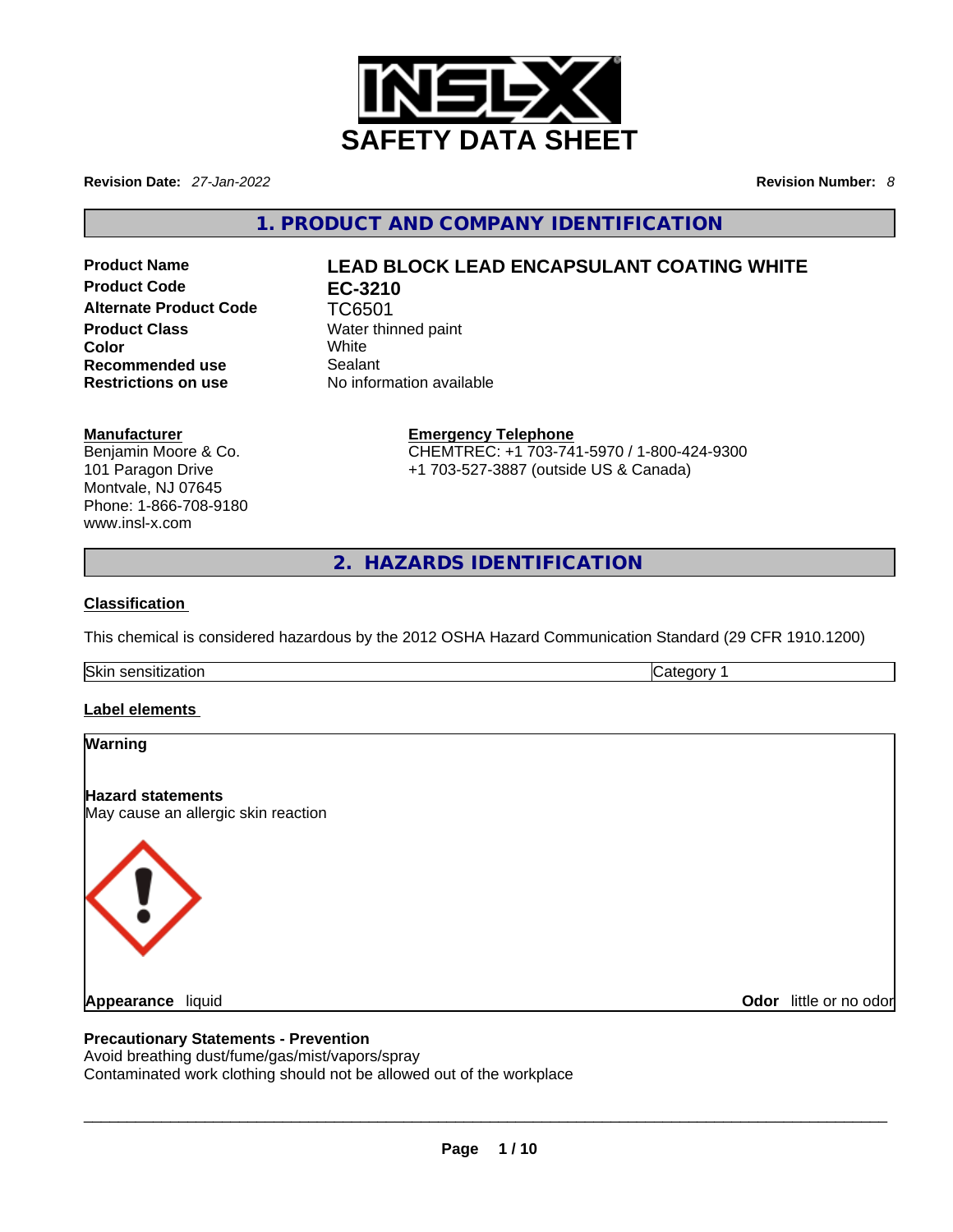Wear protective gloves

#### **Skin**

IF ON SKIN: Wash with plenty of soap and water If skin irritation or rash occurs: Get medical advice/attention Wash contaminated clothing before reuse

#### **Precautionary Statements - Disposal**

Dispose of contents/container to an approved waste disposal plant

#### **Hazards not otherwise classified (HNOC)**

Not applicable

#### **Other information**

No information available

 **WARNING:** This product contains isothiazolinone compounds at levels of <0.1%. These substances are biocides commonly found in most paints and a variety of personal care products as a preservative. Certain individuals may be sensitive or allergic to these substances, even at low levels.

## **3. COMPOSITION INFORMATION ON COMPONENTS**

| <b>Chemical name</b>                           | CAS No.    | Weight-%    |
|------------------------------------------------|------------|-------------|
| Limestone                                      | 1317-65-3  | $10 - 15$   |
| Titanium dioxide                               | 13463-67-7 | $10 - 15$   |
| Propylene glycol                               | $57-55-6$  | - 5         |
| Zinc oxide                                     | 1314-13-2  | - 5         |
| Carbamic acid, butyl-, 3-iodo-2-propynyl ester | 55406-53-6 | $0.1 - 0.5$ |

|                                                  | 4. FIRST AID MEASURES                                                                                                                                                                                                               |
|--------------------------------------------------|-------------------------------------------------------------------------------------------------------------------------------------------------------------------------------------------------------------------------------------|
| <b>General Advice</b>                            | No hazards which require special first aid measures.                                                                                                                                                                                |
| <b>Eye Contact</b>                               | Rinse thoroughly with plenty of water for at least 15 minutes and consult a<br>physician.                                                                                                                                           |
| <b>Skin Contact</b>                              | Wash off immediately with soap and plenty of water while removing all<br>contaminated clothes and shoes. If skin irritation persists, call a physician. Wash<br>clothing before reuse. Destroy contaminated articles such as shoes. |
| <b>Inhalation</b>                                | Move to fresh air. If symptoms persist, call a physician.                                                                                                                                                                           |
| Ingestion                                        | Clean mouth with water and afterwards drink plenty of water. Consult a physician<br>if necessary.                                                                                                                                   |
| <b>Most Important</b><br><b>Symptoms/Effects</b> | May cause allergic skin reaction.                                                                                                                                                                                                   |
| <b>Notes To Physician</b>                        | Treat symptomatically.                                                                                                                                                                                                              |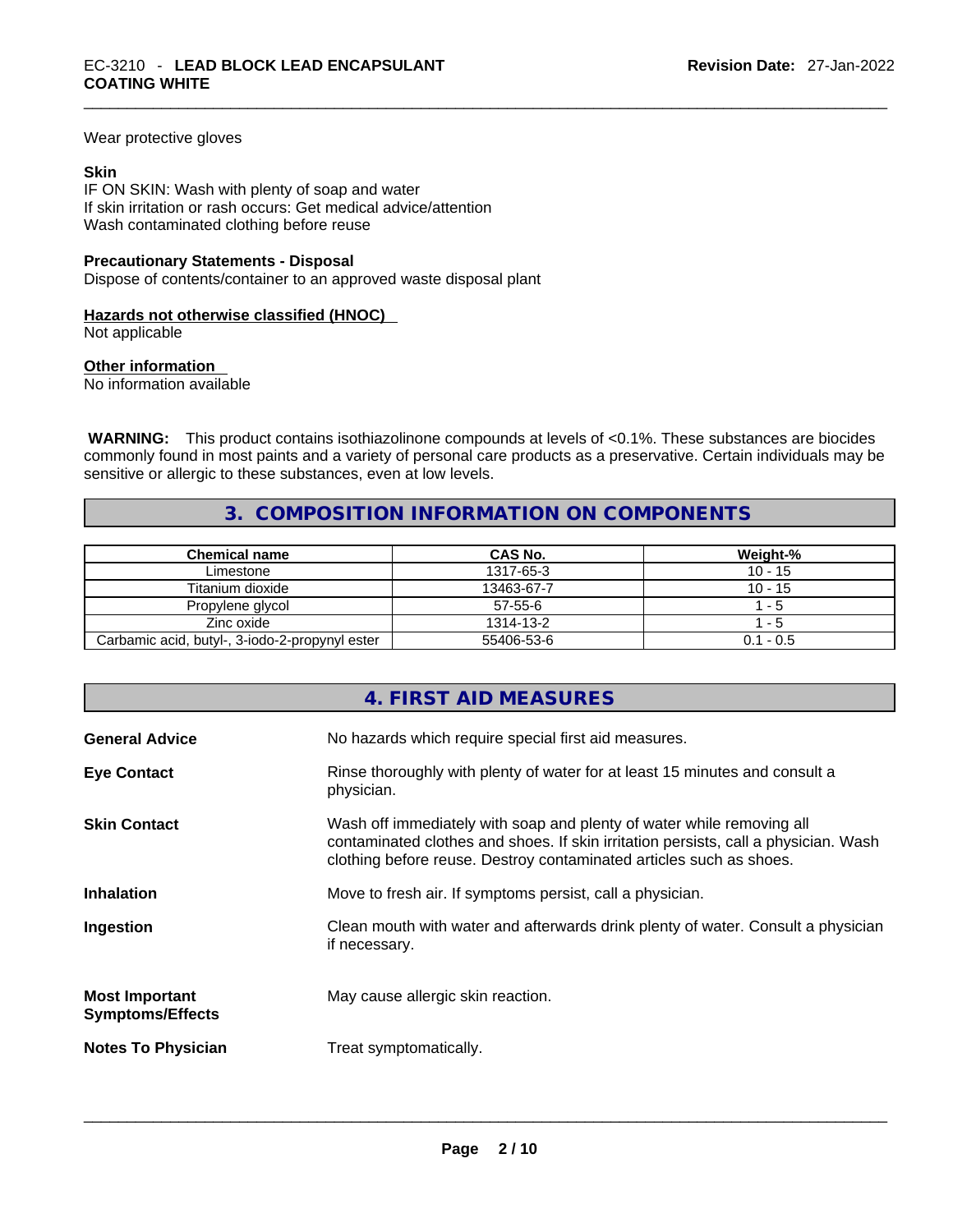# **5. FIRE-FIGHTING MEASURES**

| <b>Suitable Extinguishing Media</b>                                              | Use extinguishing measures that are appropriate to local<br>circumstances and the surrounding environment.<br>As in any fire, wear self-contained breathing apparatus<br>pressure-demand, MSHA/NIOSH (approved or equivalent)<br>and full protective gear.<br>Closed containers may rupture if exposed to fire or<br>extreme heat.<br>No.<br>No. |  |
|----------------------------------------------------------------------------------|--------------------------------------------------------------------------------------------------------------------------------------------------------------------------------------------------------------------------------------------------------------------------------------------------------------------------------------------------|--|
| Protective equipment and precautions for firefighters                            |                                                                                                                                                                                                                                                                                                                                                  |  |
| <b>Specific Hazards Arising From The Chemical</b>                                |                                                                                                                                                                                                                                                                                                                                                  |  |
| Sensitivity to mechanical impact                                                 |                                                                                                                                                                                                                                                                                                                                                  |  |
| Sensitivity to static discharge                                                  |                                                                                                                                                                                                                                                                                                                                                  |  |
| <b>Flash Point Data</b><br>Flash point (°F)<br>Flash Point (°C)<br><b>Method</b> | Not applicable<br>Not applicable<br>Not applicable                                                                                                                                                                                                                                                                                               |  |
| <b>Flammability Limits In Air</b>                                                |                                                                                                                                                                                                                                                                                                                                                  |  |
| Lower flammability limit:<br><b>Upper flammability limit:</b>                    | Not applicable<br>Not applicable                                                                                                                                                                                                                                                                                                                 |  |
| Flammability: 0<br><b>NFPA</b><br>Health: 1                                      | <b>Instability: 0</b><br><b>Special: Not Applicable</b>                                                                                                                                                                                                                                                                                          |  |
| <b>NFPA Legend</b>                                                               |                                                                                                                                                                                                                                                                                                                                                  |  |

- 0 Not Hazardous
- 1 Slightly
- 2 Moderate
- 3 High
- 4 Severe

*The ratings assigned are only suggested ratings, the contractor/employer has ultimate responsibilities for NFPA ratings where this system is used.* 

*Additional information regarding the NFPA rating system is available from the National Fire Protection Agency (NFPA) at www.nfpa.org.* 

## **6. ACCIDENTAL RELEASE MEASURES**

| <b>Personal Precautions</b>      | Avoid contact with skin, eyes and clothing. Ensure adequate ventilation.                             |
|----------------------------------|------------------------------------------------------------------------------------------------------|
| <b>Other Information</b>         | Prevent further leakage or spillage if safe to do so.                                                |
| <b>Environmental precautions</b> | See Section 12 for additional Ecological Information.                                                |
| <b>Methods for Cleaning Up</b>   | Soak up with inert absorbent material. Sweep up and shovel into suitable<br>containers for disposal. |
|                                  | 7. HANDLING AND STORAGE                                                                              |

Handling **Handling Avoid contact with skin, eyes and clothing. Avoid breathing vapors, spray mists or**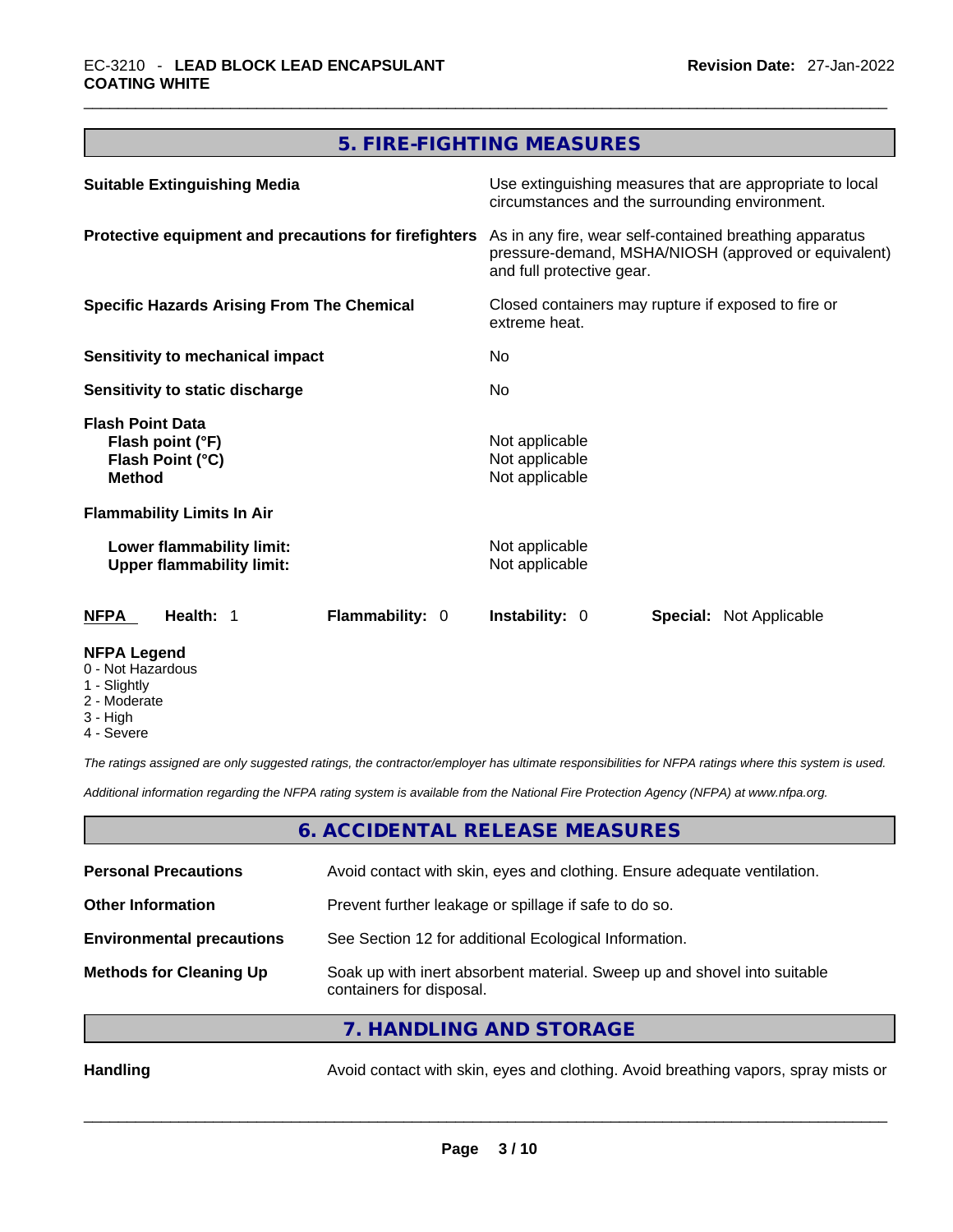sanding dust. In case of insufficient ventilation, wear suitable respiratory equipment.

## **Storage Storage Example 20 Keep container tightly closed. Keep out of the reach of children.**

**Incompatible Materials** No information available

## **8. EXPOSURE CONTROLS/PERSONAL PROTECTION**

#### **Exposure Limits**

| <b>Chemical name</b> | <b>ACGIH TLV</b>                                  | <b>OSHA PEL</b>            |
|----------------------|---------------------------------------------------|----------------------------|
| Limestone            | N/E                                               | 15 mg/m <sup>3</sup> - TWA |
|                      |                                                   | $5 \text{ mg/m}^3$ - TWA   |
| Titanium dioxide     | TWA: $10 \text{ mg/m}^3$                          | 15 mg/m $3$ - TWA          |
| Zinc oxide           | STEL: 10 mg/m <sup>3</sup> respirable particulate | $5 \text{ mg/m}^3$ - TWA   |
|                      | matter                                            | 15 mg/m <sup>3</sup> - TWA |
|                      | TWA: 2 mg/m <sup>3</sup> respirable particulate   |                            |
|                      | matter                                            |                            |

#### **Legend**

ACGIH - American Conference of Governmental Industrial Hygienists Exposure Limits OSHA - Occupational Safety & Health Administration Exposure Limits N/E - Not Established

| <b>Engineering Measures</b>          | Ensure adequate ventilation, especially in confined areas.               |
|--------------------------------------|--------------------------------------------------------------------------|
| <b>Personal Protective Equipment</b> |                                                                          |
| <b>Eye/Face Protection</b>           | Safety glasses with side-shields.                                        |
| <b>Skin Protection</b>               | Protective gloves and impervious clothing.                               |
| <b>Respiratory Protection</b>        | In case of insufficient ventilation wear suitable respiratory equipment. |
|                                      |                                                                          |

**Hygiene Measures** Avoid contact with skin, eyes and clothing. Remove and wash contaminated clothing before re-use. Wash thoroughly after handling.

## **9. PHYSICAL AND CHEMICAL PROPERTIES**

| Appearance              | liquid                   |
|-------------------------|--------------------------|
| Odor                    | little or no odor        |
| <b>Odor Threshold</b>   | No information available |
| Density (Ibs/gal)       | $10.9 - 11.0$            |
| <b>Specific Gravity</b> | $1.30 - 1.32$            |
| рH                      | No information available |
| <b>Viscosity (cps)</b>  | No information available |
| Solubility(ies)         | No information available |
| <b>Water solubility</b> | No information available |
| <b>Evaporation Rate</b> | No information available |
| Vapor pressure          | No information available |
| Vapor density           | No information available |
| Wt. % Solids            | $50 - 60$                |
| Vol. % Solids           | $40 - 50$                |
| Wt. % Volatiles         | $40 - 50$                |
| Vol. % Volatiles        | $50 - 60$                |
|                         |                          |
|                         |                          |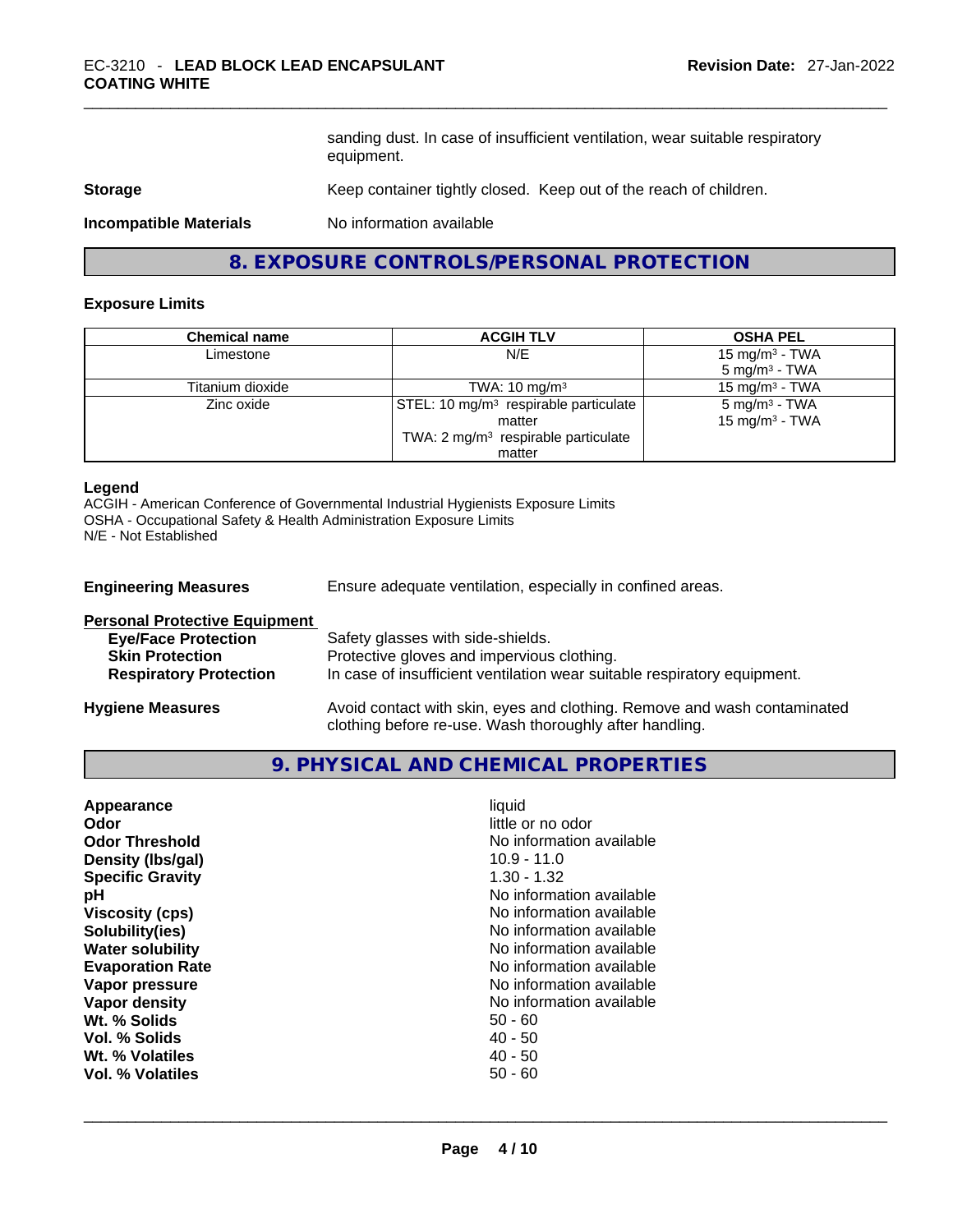| <b>VOC Regulatory Limit (g/L)</b>    | < 100                    |
|--------------------------------------|--------------------------|
| <b>Boiling Point (°F)</b>            | 212                      |
| <b>Boiling Point (°C)</b>            | 100                      |
| Freezing point (°F)                  | 32                       |
| <b>Freezing Point (°C)</b>           | 0                        |
| Flash point (°F)                     | Not applicable           |
| Flash Point (°C)                     | Not applicable           |
| <b>Method</b>                        | Not applicable           |
| Flammability (solid, gas)            | Not applicable           |
| <b>Upper flammability limit:</b>     | Not applicable           |
| Lower flammability limit:            | Not applicable           |
| <b>Autoignition Temperature (°F)</b> | No information available |
| <b>Autoignition Temperature (°C)</b> | No information available |
| Decomposition Temperature (°F)       | No information available |
| Decomposition Temperature (°C)       | No information available |
| <b>Partition coefficient</b>         | No information available |

## **10. STABILITY AND REACTIVITY**

| <b>Reactivity</b> |  |
|-------------------|--|
|                   |  |

**Hazardous Decomposition Products** None under normal use.

**Not Applicable** 

**Chemical Stability Chemical Stability** Stable under normal conditions.

**Conditions to avoid Prevent from freezing.** 

**Incompatible Materials Incompatible Materials Materials Materials No materials** to be especially mentioned.

#### **Possibility of hazardous reactions** None under normal conditions of use.

## **11. TOXICOLOGICAL INFORMATION**

| <b>Product Information</b>                                                   |                                                                                                                                                 |  |
|------------------------------------------------------------------------------|-------------------------------------------------------------------------------------------------------------------------------------------------|--|
| Information on likely routes of exposure                                     |                                                                                                                                                 |  |
|                                                                              | <b>Principal Routes of Exposure</b> Eye contact, skin contact and inhalation.                                                                   |  |
| <b>Acute Toxicity</b>                                                        |                                                                                                                                                 |  |
| <b>Product Information</b>                                                   | No information available                                                                                                                        |  |
| Symptoms related to the physical, chemical and toxicological characteristics |                                                                                                                                                 |  |
| <b>Symptoms</b>                                                              | No information available                                                                                                                        |  |
|                                                                              | Delayed and immediate effects as well as chronic effects from short and long-term exposure                                                      |  |
| Eye contact<br>Skin contact                                                  | May cause slight irritation.<br>Substance may cause slight skin irritation. Prolonged or repeated contact may dry<br>skin and cause irritation. |  |
|                                                                              |                                                                                                                                                 |  |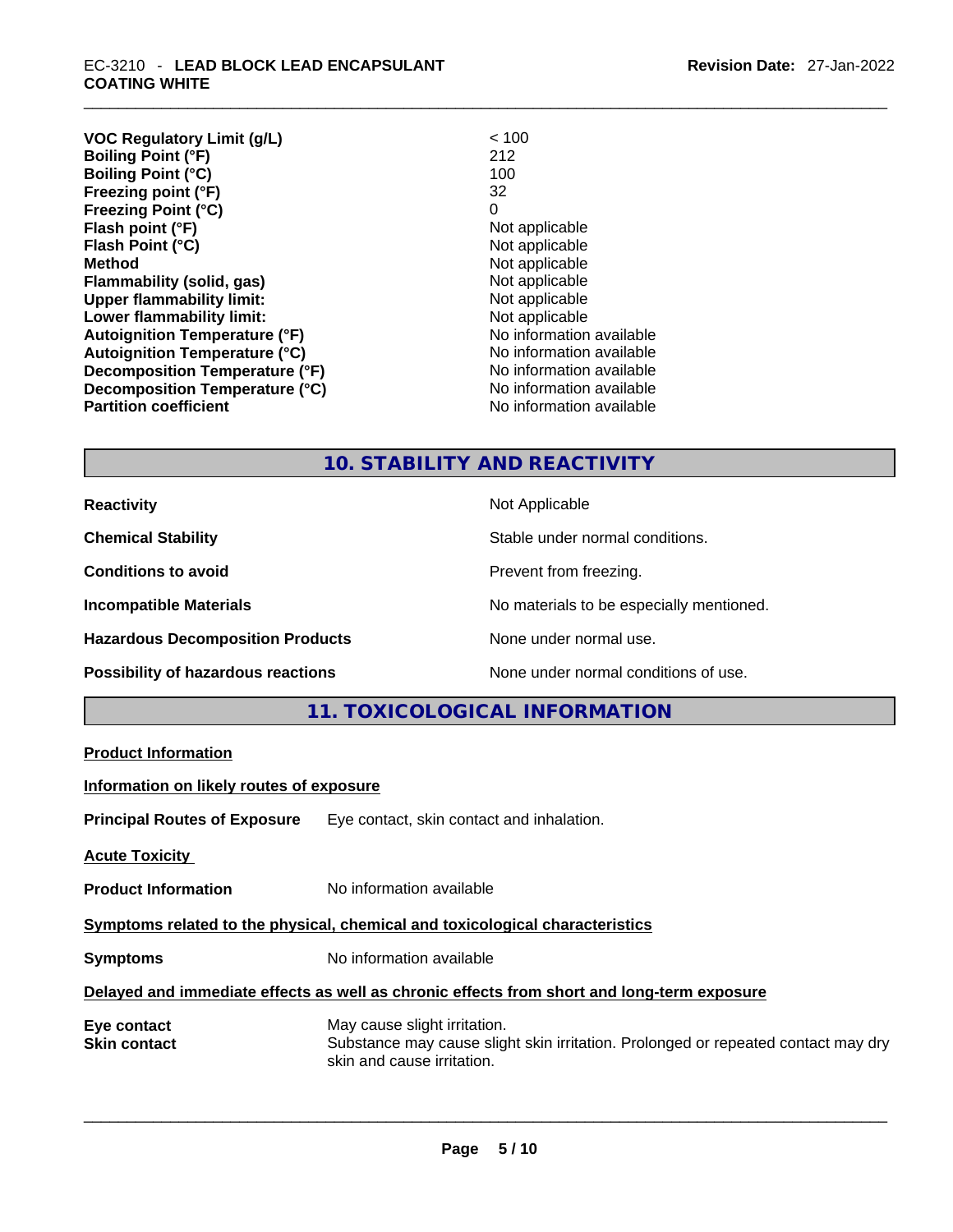| <b>Inhalation</b><br>Ingestion  | May cause irritation of respiratory tract.<br>Ingestion may cause gastrointestinal irritation, nausea, vomiting and diarrhea. |
|---------------------------------|-------------------------------------------------------------------------------------------------------------------------------|
| <b>Sensitization</b>            | May cause an allergic skin reaction                                                                                           |
| <b>Neurological Effects</b>     | No information available.                                                                                                     |
| <b>Mutagenic Effects</b>        | No information available.                                                                                                     |
| <b>Reproductive Effects</b>     | No information available.                                                                                                     |
| <b>Developmental Effects</b>    | No information available.                                                                                                     |
| <b>Target organ effects</b>     | No information available.                                                                                                     |
| <b>STOT - single exposure</b>   | No information available.                                                                                                     |
| <b>STOT - repeated exposure</b> | No information available.                                                                                                     |
| Other adverse effects           | No information available.                                                                                                     |
| <b>Aspiration Hazard</b>        | No information available                                                                                                      |

#### **Numerical measures of toxicity**

**The following values are calculated based on chapter 3.1 of the GHS document**

| ATEmix (oral)                        | 57946 mg/kg  |
|--------------------------------------|--------------|
| <b>ATEmix (dermal)</b>               | 757639 mg/kg |
| <b>ATEmix (inhalation-dust/mist)</b> | 228.6 mg/L   |

## **Component Information**

| Chemical name                                                   | Oral LD50             | Dermal LD50              | Inhalation LC50                                                        |
|-----------------------------------------------------------------|-----------------------|--------------------------|------------------------------------------------------------------------|
| Titanium dioxide<br>13463-67-7                                  | $> 10000$ mg/kg (Rat) | $\overline{\phantom{0}}$ | $\overline{\phantom{0}}$                                               |
| Propylene glycol<br>57-55-6                                     | $= 20$ g/kg (Rat)     | $= 20800$ mg/kg (Rabbit) |                                                                        |
| Zinc oxide<br>1314-13-2                                         | $>$ 5000 mg/kg (Rat)  | $\sim$                   | $\overline{\phantom{0}}$                                               |
| Carbamic acid, butyl-,<br>3-iodo-2-propynyl ester<br>55406-53-6 | $= 1470$ mg/kg (Rat)  | $>$ 2000 mg/kg (Rat)     | $= 0.67$ mg/L (Rat) 4 h = 0.63 mg/L<br>(Rat) 4 h = 0.99 mg/L (Rat) 4 h |

#### **Chronic Toxicity**

#### **Carcinogenicity**

*The information below indicates whether each agency has listed any ingredient as a carcinogen:.* 

| <b>Chemical name</b>    | IARC                 | <b>NTP</b> | OSHA   |
|-------------------------|----------------------|------------|--------|
|                         | 2B<br>Possible Human |            | Listed |
| ' Titanium 、<br>dioxide | Carcinoɑen           |            |        |

• Although IARC has classified titanium dioxide as possibly carcinogenic to humans (2B), their summary concludes: "No significant exposure to titanium dioxide is thought to occur during the use of products in which titanium dioxide is bound to other materials, such as paint."

#### **Legend**

IARC - International Agency for Research on Cancer NTP - National Toxicity Program OSHA - Occupational Safety & Health Administration

**12. ECOLOGICAL INFORMATION** 

## **Ecotoxicity Effects**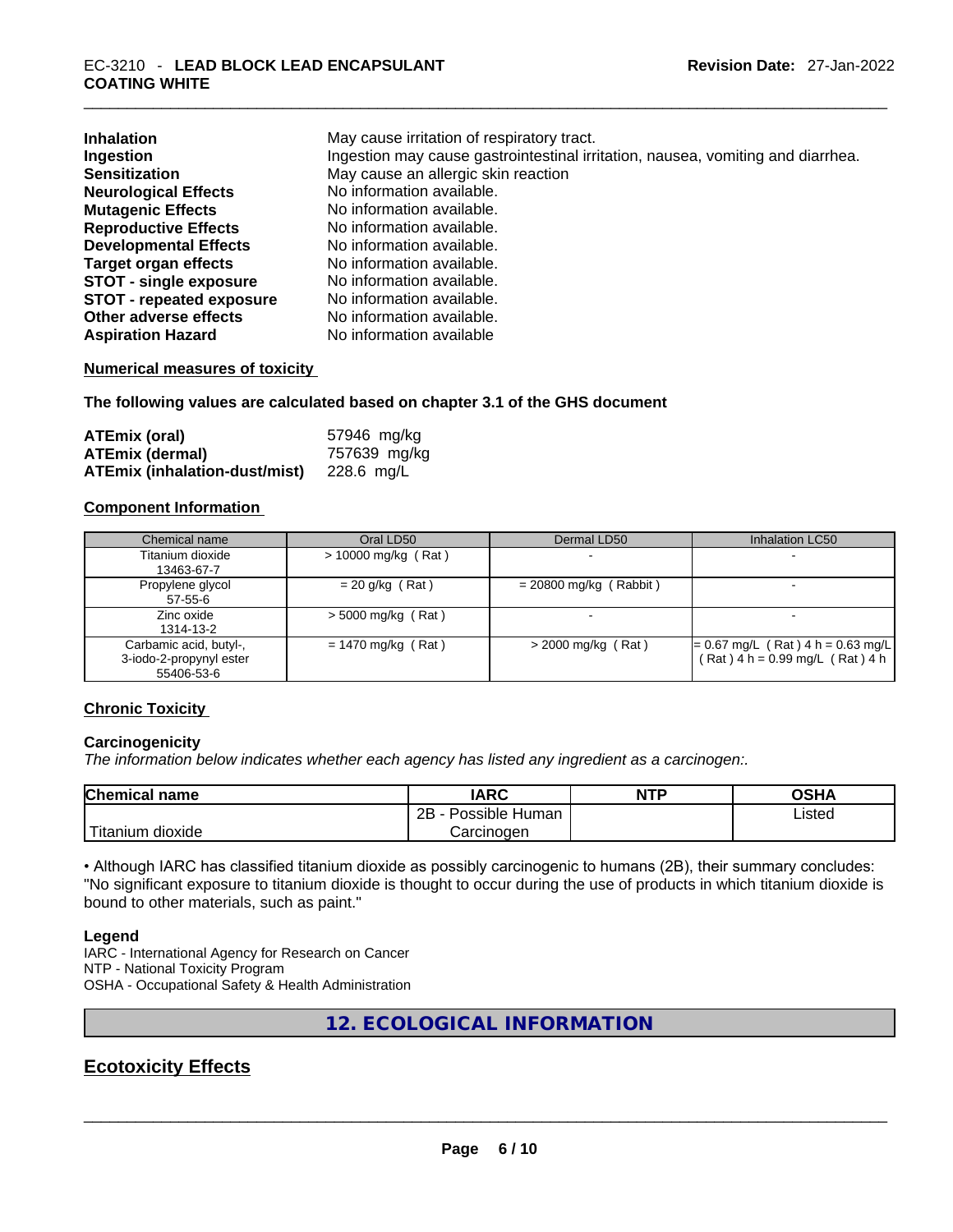The environmental impact of this product has not been fully investigated.

#### **Product Information**

#### **Acute Toxicity to Fish**

No information available

#### **Acute Toxicity to Aquatic Invertebrates**

No information available

#### **Acute Toxicity to Aquatic Plants**

No information available

#### **Persistence / Degradability**

No information available.

#### **Bioaccumulation**

No information available.

#### **Mobility in Environmental Media**

No information available.

#### **Ozone** No information available

#### **Component Information**

#### **Acute Toxicity to Fish**

Titanium dioxide  $LC50:$  > 1000 mg/L (Fathead Minnow - 96 hr.) Propylene glycol LC50: 710 mg/L (Fathead Minnow - 96 hr.) Carbamic acid, butyl-, 3-iodo-2-propynyl ester LC50: 230 µg/L (Bluegill sunfish - 96 hr.)

#### **Acute Toxicity to Aquatic Invertebrates**

Propylene glycol EC50: > 10000 mg/L (Daphnia magna - 24 hr.)

#### **Acute Toxicity to Aquatic Plants**

No information available

|                              | 13. DISPOSAL CONSIDERATIONS                                                                                                                                                                                               |
|------------------------------|---------------------------------------------------------------------------------------------------------------------------------------------------------------------------------------------------------------------------|
| <b>Waste Disposal Method</b> | Dispose of in accordance with federal, state, and local regulations. Local<br>requirements may vary, consult your sanitation department or state-designated<br>environmental protection agency for more disposal options. |
|                              | 14. TRANSPORT INFORMATION                                                                                                                                                                                                 |
|                              |                                                                                                                                                                                                                           |

## **14. TRANSPORT INFORMATION**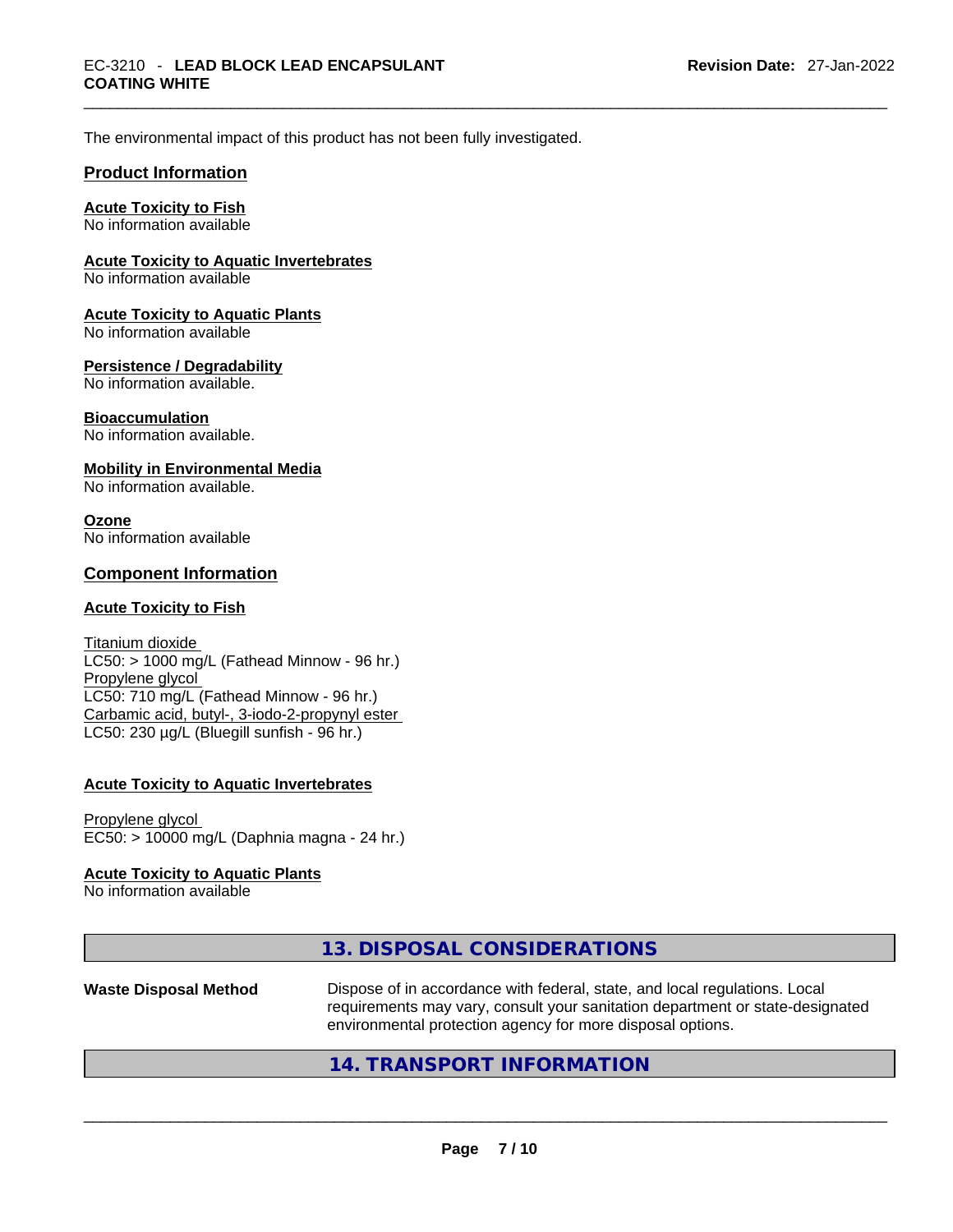| <b>DOT</b>        | Not regulated              |
|-------------------|----------------------------|
| <b>ICAO/IATA</b>  | Not regulated              |
| <b>IMDG / IMO</b> | Not regulated              |
|                   | 15. REGULATORY INFORMATION |

## **International Inventories**

| <b>TSCA: United States</b> | Yes - All components are listed or exempt. |
|----------------------------|--------------------------------------------|
| <b>DSL: Canada</b>         | Yes - All components are listed or exempt. |

## **Federal Regulations**

| SARA 311/312 hazardous categorization |                |  |
|---------------------------------------|----------------|--|
| Acute health hazard                   | Yes            |  |
| <b>Chronic Health Hazard</b>          | No             |  |
| Fire hazard                           | N <sub>0</sub> |  |
| Sudden release of pressure hazard     | Nο             |  |
| Reactive Hazard                       | No             |  |

#### **SARA 313**

Section 313 of Title III of the Superfund Amendments and Reauthorization Act of 1986 (SARA). This product contains a chemical or chemicals which are subject to the reporting requirements of the Act and Title 40 of the Code of Federal Regulations, Part 372:

| <b>Chemical name</b> | CAS No.   | Weight-% | <b>CERCLA/SARA 313</b>     |
|----------------------|-----------|----------|----------------------------|
|                      |           |          | (de minimis concentration) |
| Zinc oxide           | 1314-13-2 |          |                            |

## **Clean Air Act,Section 112 Hazardous Air Pollutants (HAPs) (see 40 CFR 61)**

This product contains the following HAPs:

*None*

## **US State Regulations**

#### **California Proposition 65**

**WARNING:** This product can expose you to chemicals including Titanium dioxide, which are known to the State of California to cause cancer, and Toluene which are known to the State of California to cause birth defects or other reproductive harm. For more information go to www.P65Warnings.ca.gov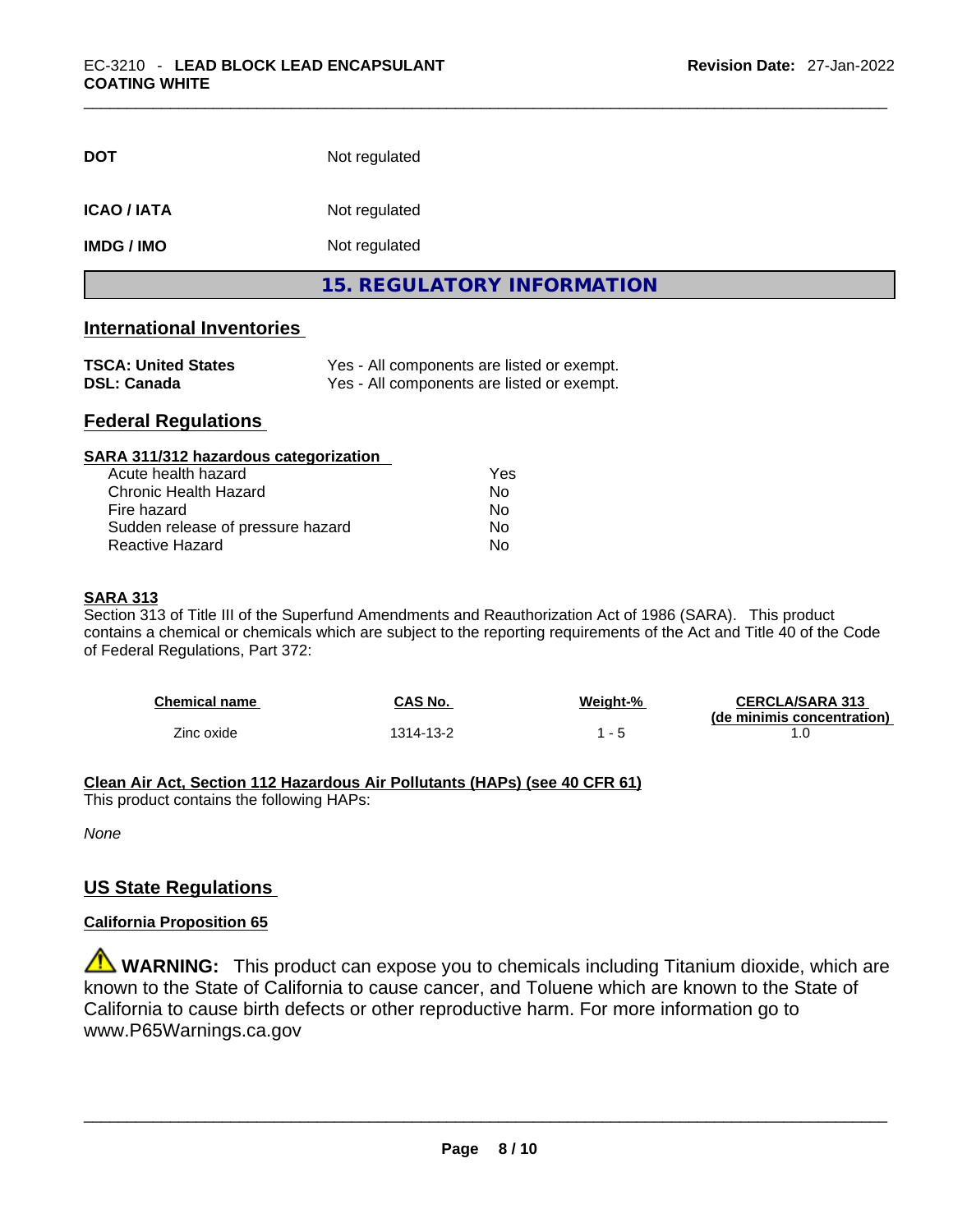#### **State Right-to-Know**

| <b>Chemical name</b>    | <b>Massachusetts</b> | <b>New Jersey</b> | Pennsylvania |
|-------------------------|----------------------|-------------------|--------------|
| Limestone               |                      |                   |              |
| Titanium dioxide        |                      |                   |              |
| Zinc oxide              |                      |                   |              |
| Carbamic acid, butyl-,  |                      |                   |              |
| 3-iodo-2-propynyl ester |                      |                   |              |

#### **Legend**

X - Listed

## **16. OTHER INFORMATION**

| HMIS - | Health: 1 | <b>Flammability: 0</b> | <b>Reactivity: 0 PPE: -</b> |  |
|--------|-----------|------------------------|-----------------------------|--|
|        |           |                        |                             |  |

#### **HMIS Legend**

- 0 Minimal Hazard
- 1 Slight Hazard
- 2 Moderate Hazard
- 3 Serious Hazard
- 4 Severe Hazard
- \* Chronic Hazard
- X Consult your supervisor or S.O.P. for "Special" handling instructions.

Note: The PPE rating has intentionally been left blank. Choose appropriate PPE that will protect employees from the hazards the material will *present under the actual normal conditions of use.* 

*Caution: HMISÒ ratings are based on a 0-4 rating scale, with 0 representing minimal hazards or risks, and 4 representing significant hazards or risks. Although HMISÒ ratings are not required on MSDSs under 29 CFR 1910.1200, the preparer, has chosen to provide them. HMISÒ ratings are to be used only in conjunction with a fully implemented HMISÒ program by workers who have received appropriate HMISÒ training. HMISÒ is a registered trade and service mark of the NPCA. HMISÒ materials may be purchased exclusively from J. J. Keller (800) 327-6868.* 

 **WARNING!** If you scrape, sand, or remove old paint, you may release lead dust. LEAD IS TOXIC. EXPOSURE TO LEAD DUST CAN CAUSE SERIOUS ILLNESS, SUCH AS BRAIN DAMAGE, ESPECIALLY IN CHILDREN. PREGNANT WOMEN SHOULD ALSO AVOID EXPOSURE.Wear a NIOSH approved respirator to control lead exposure. Clean up carefully with a HEPA vacuum and a wet mop. Before you start, find out how to protect yourself and your family by contacting the National Lead Information Hotline at 1-800-424-LEAD or log on to www.epa.gov/lead.

| <b>Prepared By</b>                               | <b>Product Stewardship Department</b><br>Benjamin Moore & Co.<br>101 Paragon Drive<br>Montvale, NJ 07645<br>800-225-5554 |
|--------------------------------------------------|--------------------------------------------------------------------------------------------------------------------------|
| <b>Issuing Date</b>                              | 27-Jan-2022                                                                                                              |
| <b>Revision Date:</b><br><b>Revision Summary</b> | 27-Jan-2022<br>Not available                                                                                             |

#### Disclaimer

The information contained herein is presented in good faith and believed to be accurate as of the effective date shown